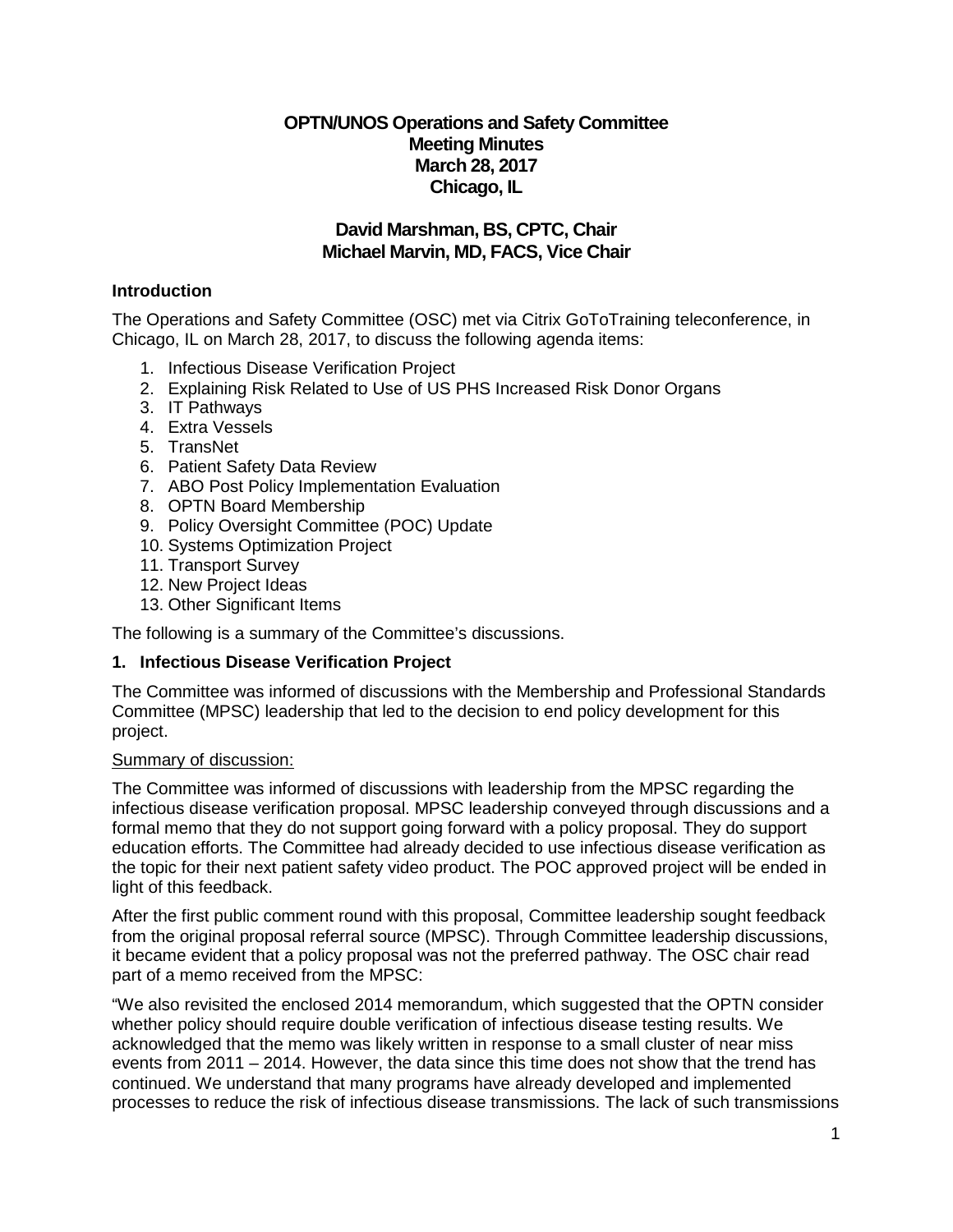suggests that these practices are effective. Moreover, the MPSC already has sufficient authority under existing policies and bylaw requirements (namely Appendix L, Sections 15.4 and 15.5) to engage members who do not have necessary safety checks in place. For all these reasons, the MPSC leadership do not believe the need for additional infectious disease verification policy requirements exists at this time."

The Human Resources and Services Administration (HRSA) representatives indicated that they were not opposed to stopping policy development. All stakeholders agreed that education efforts would be sufficient. OSC leadership was appreciative of the communications that provided a clear pathway for future efforts. The subcommittee chair was recognized for her efforts on this project.

The Patient Safety Advisory Group (PSAG) had already decided to pursue living donor infectious disease verification as their next safety series topic. The Committee discussed if there were other additional areas where education might be pursued such as a Transplant Pro article or a toolbox. These might be developed as resources to support the patient safety education project in development.

The Committee was also provided some advice about how efforts to address problems can vary in the level of prescriptiveness and monitoring. In some areas, it can make sense to provide more discretion and multiple options while in other areas the need may mean providing fewer options depending on the issue.

The Committee also discussed possibly bringing this topic to conferences such as Transplant Quality Institute (TQI) where there is growing attendance and opportunity to discuss these types of issues. The Committee is working on an abstract for ABO verification for this conference.

#### Next steps:

-The PSAG will continue developing the living donor infectious disease verification topic for the next patient safety product. The formal OPTN project to develop policy will be cancelled.

## **2. Explaining Risk Related to Use of US PHS Increased Risk Donor Organs**

The Committee received a presentation from the Ad Hoc Disease Transmission Advisory Committee (DTAC) on their current public comment guidance proposal "Guidance on Explaining Risk Related to Use of U.S. PHS Increased Risk Donor Organs When Considering Organ Offers".

#### Summary of discussion:

OSC members recognized the significant need for this guidance document. They expressed overall support for these efforts. They noted that the guidance document will greatly help the transplant community become more informed and hopefully assist with improved patient education and use of increased risk donors.

The Committee discussed variabilities in clinician opinions and patient communications regarding the willingness to accept increased risk organs. Issues regarding pediatric donors were also highlighted, as many programs do not currently consider using these organs. It was asked if there any new pediatric data. It was noted that the risk might be low enough for some in the pediatric community to revisit their decision-making. The Committee requested more specific data and guidance related to pediatric donation and transplantation.

The Committee noted the overall low risk especially when compared to other risks such as a motor vehicle accident or remaining on dialysis. It was suggested that DTAC emphasize that 99.7% of these organs do not transmit disease and to publish actual numbers of increased risk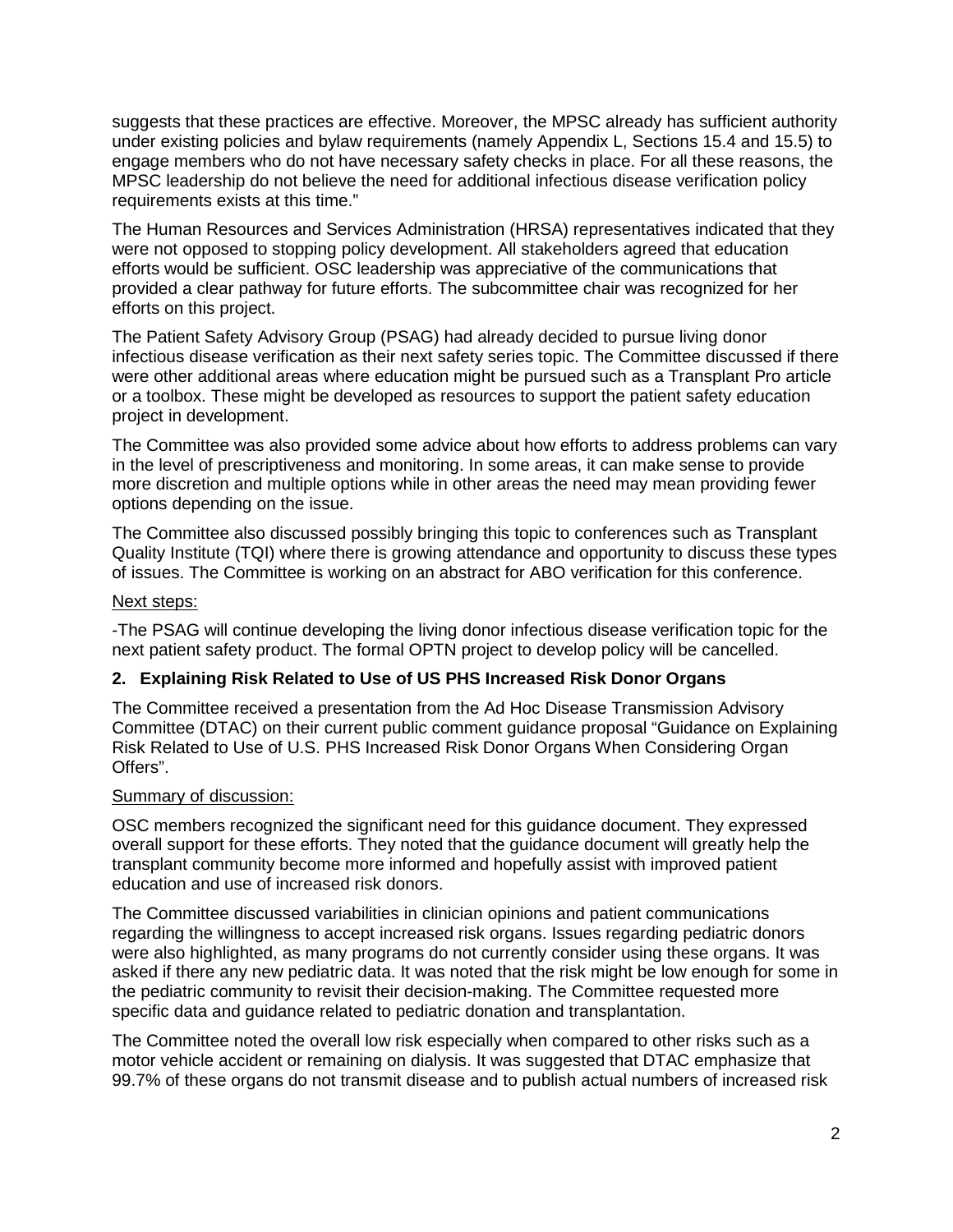organs (and non-increased risk organs) transplanted along with the actual numbers that transmitted disease.

One member also noted that treatment options are more available for HIV and HCV and that can change consideration of using these organs since if the rare transmission occurs it is treatable. Another member noted that this was selected as a priority topic by the Alliance and greatly needed.

#### Next steps:

The Committee will submit a formal public comment in support of the proposal with requests for additions of actual transmission data and specific pediatric information. Committee members were asked to consider the specific feedback requested on institutional experiences and challenges with increased risk donor organs and to provide individual public comment. Committee members were urged to consider attending the upcoming webinar on April 4, 2017.

## **3. IT Pathways**

Alex Tulchinsky, UNOS Chief Information Officer and Amy Putnam, Director of Customer Advocacy traveled to the OSC meeting and presented information about information technology (IT) directions as well as different pathways for IT projects (OPTN/UNOS Board of Directors and Customer Advocacy).

## Data summary:

The recent history of UNOS IT development was shared. Several years ago, a significant backlog of IT work approved by the OPTN BOD existed. This backlog has been reduced. Following the next BOD meeting where new work is generally approved, there will be only a three-month interval between approval and commencement of work.

IT has also been developing plans with other issues in mind. During the period of high backlog, there was not capacity to work on community requested projects. As workload has shifted, IT has made changes to help address other IT enhancement needs. The customer advocacy process for IT projects was outlined. These projects do not include new member requirements (policy) or increased data burden. Potential projects can come from members of the community, Committees, or staff. Ideas are put through an intake process where they are evaluated by internal staff as well as the Customer Council, a body of 15 transplant community members. Ideas must be relevant and have impact on a significant volume. If accepted during the intake process, then requirements are drawn up for advocacy ideas. Committees might be used to provide feedback, particularly when they submit ideas. Following requirements gathering, these type of projects will be prioritized and put on a road map. This part of the process is still in development. The Customer Advocacy Department is piloting a way that all members can see these ideas, provide comment, and vote on their priorities.

In 2015, 76% of IT work was related to OPTN work (policy/BOD approved projects). This was reduced to 52% in 2016. The goal for 2018 is to spend 40% of efforts on OPTN and 34% on community (Customer Advocacy) work. The remaining percentages are targeted for 16% technology (upgrades) and 10% department (internal).

Currently the Advocacy Department has several projects in various stages of development:

- Systems Optimization
	- o Improvements to DonorNet
- Addition of 3 other fields to DonorNet
- Patient Safety Contact
- Sharing Post Recovery Test Results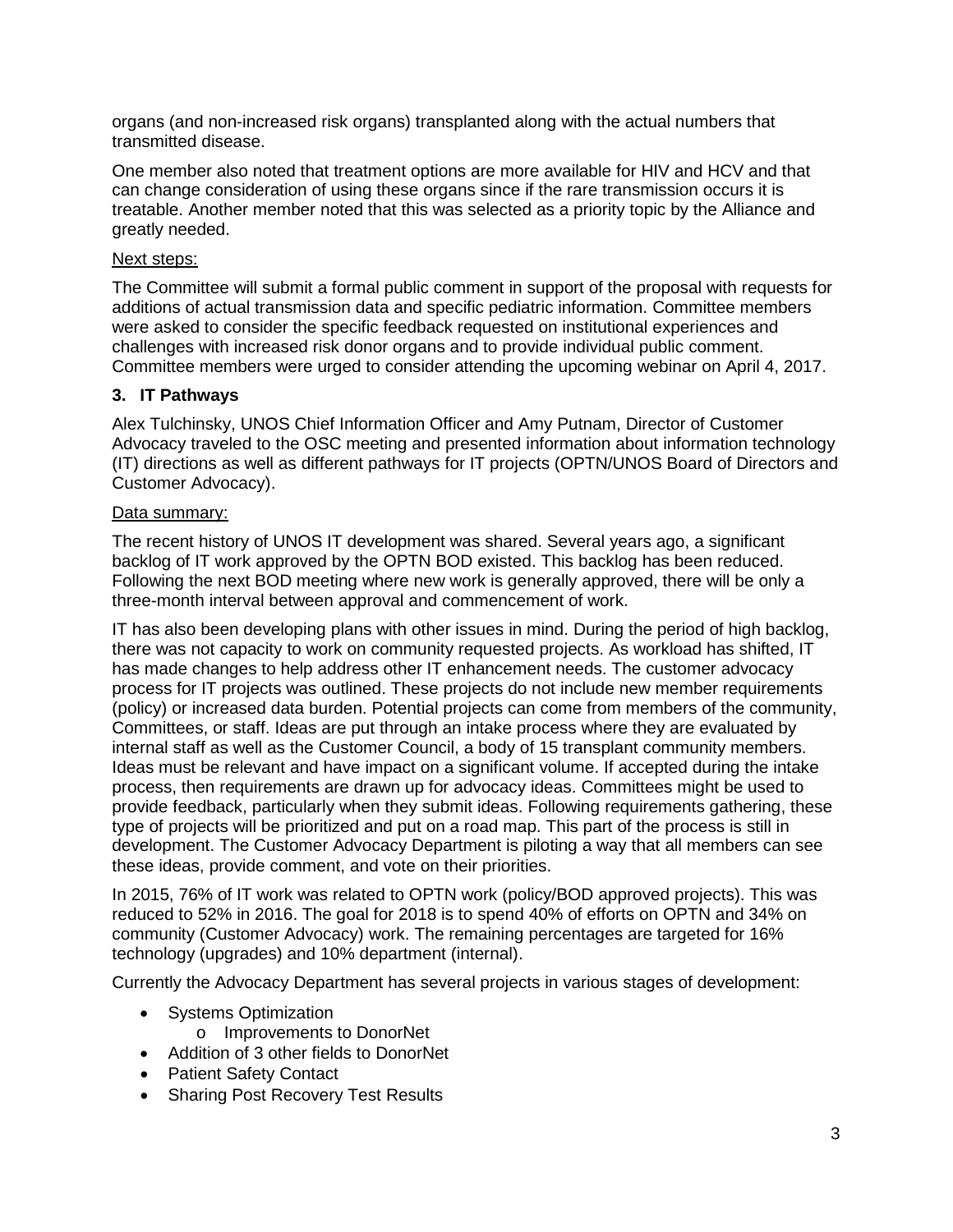• Pre-recovery Verification for Living Donors

An update on DonorNet Mobile projects in flight was given. The OPO Version (Phase 1) will provide functionality to view donor and provider information, verify ABO, upload donor attachments, and view donor attachments. It is in the pilot phase with plans for full deployment on April 24, 2017. A transplant center version where members can view complete donor record, view and respond to offers, and view basic candidate information is slated for release in late 2017. Phase two of OPO enhancements will allow for verification of ABO subtypes, viewing the complete donor record, and sending offers. This is targeted for release in late 2017 or early 2018.

IT needs in the transplant community include more efficient ways to review and share data. It was noted that UNet infrastructure is quite intertwined and that has slowed the ability to provide enhancements since the underlying architecture is not easily compartmentalized. It was also discussed that currently users may have multiple points where data must be entered. The goal is to have one point of manual data entry and that data end up in whatever system (UNOS or individual organization) that is needed. IT has been striving to work with electronic medical record (EMR) vendors to facilitate the building of APIs on both the UNet and EMR ends so that data can be exchanged seamlessly and efficiently. This big endeavor will take several years.

IT also shared other new projects such as developing a cloud imaging system. All systems could provide and access imaging related to transplant using this solution under development. This would eliminate less efficient and timely means of data sharing by paper, fax, disc, etc.

## Summary of discussion:

The Committee was very thankful for the in-person presentation. They are supportive of these efforts. It was noted that many of the ideas for TransNet that had been listed and followed before would now fall under the advocacy versus a policy pathway.

The Committee asked how a backlog of customer advocacy projects will be prevented. IT will need help from Committee and community to decide top priorities.

The Committee discussed pros and cons of EMRs and APIs to achieve Transnet needs. On one hand, having APIs between EMRs and UNet would be very helpful. It would assist with many tasks such as verification. On the other hand, Committee members worried about UNet API development being a priority for EMR vendors (transplant is relatively small in health care) and for hospital administrators. Others talked about version and module issues as there is variation in where hospitals are and whether they use specific modules such as EPIC's Phoenix transplant module versus just an OR module or base package. Some fear this will become too complex to get all approvals needed, enhancements built in the right places that can interface across versions, and implemented within a reasonable time.

The Committee started discussions of an alternate path to provide complete functionality for living donors and TransNet within DonorNet. The idea would be that DonorNet is already in most ORs and that development is under OPTN control. Previous and current concerns revolve around the number of OR staff that would need access (100s in some institutions). This issue would be manageable if each individual organization's UNet system administrator could grant and manage access versus for their employees versus having to go through UNOS. In addition, it would need to be for an extremely limited role and only to perform necessary OR functions (e.g. check-in, verifications). IT responded that this was doable from a technology standpoint. It was also noted that the current TransNet is built this way. Access is web-based and does not require UNet access for check in. It was also noted that access could be a favorite site in the OR as ORs now do have internet access. One issue would be the need to have a complete package. Currently, living donor data collection is not within DonorNet. This would be a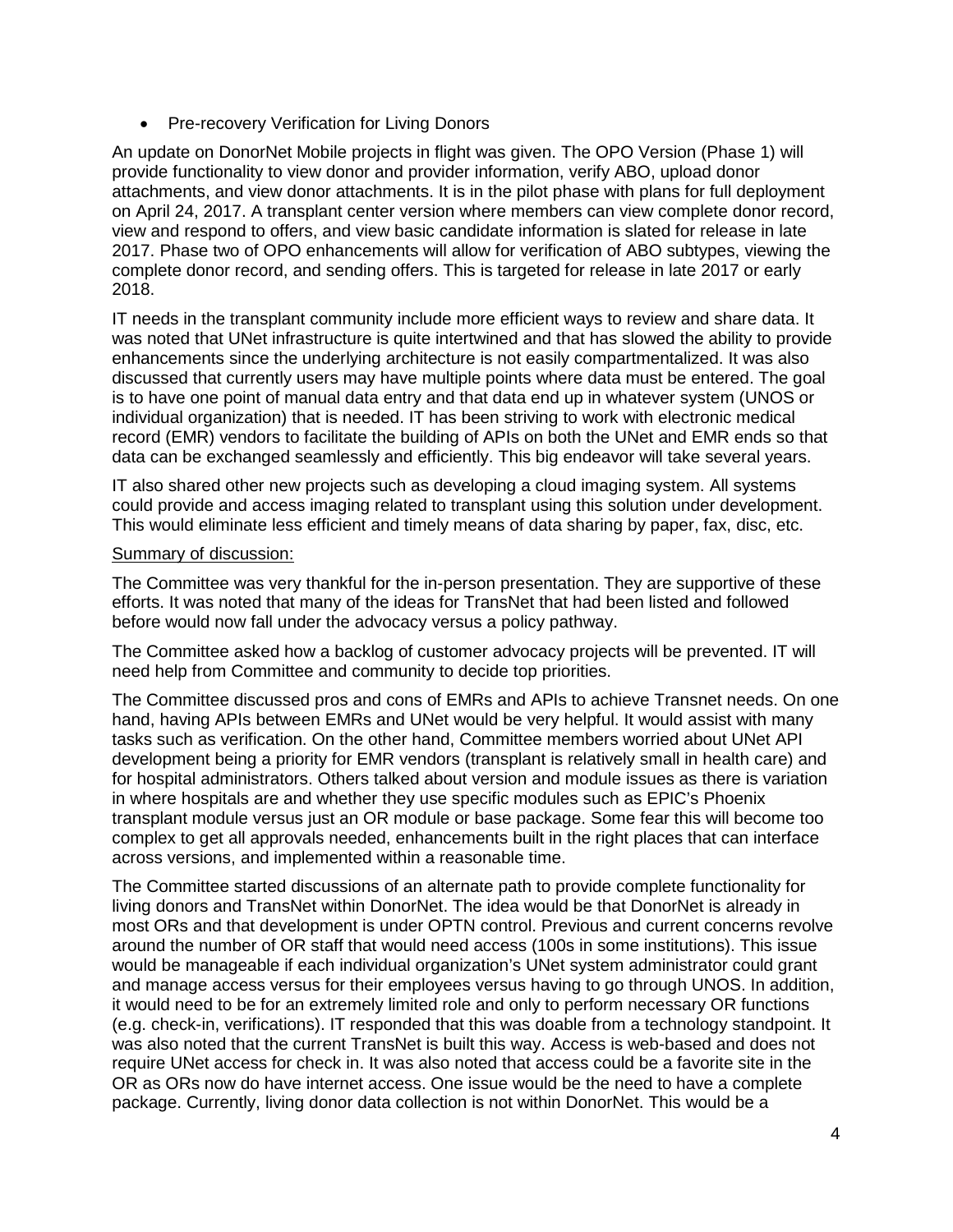significant area to address. The ability to perform check-in and verification within the system would be necessary. For the OR to have different processes for deceased and living donors is too complex. Currently living donors are in a different system that does not have the same information or features as deceased donors. Adding living donors and match functionality to DonorNet is a significant undertaking partially due to the age of the system. It is possible but not simple.

# Next steps:

The OSC and IT leadership requested that members go back to institutional stakeholders, such as OR staff to solicit ideas about what would make the most sense for future directions. It was decided to keep the conference call scheduled for April 6, 2017 to continue this discussion.

# **4. Extra Vessels**

The Committee reviewed results from a data request and analysis conducted for the post policy implementation requiring vessels disposition reporting to the OPTN within seven days after the final disposition. This policy was originally passed by the OPTN BOD in November 2012. The policy went into effect in November 2015 following programming of a comprehensive vessels reporting database.

How to access the new extra vessels educational product was demonstrated.

## Data summary:

It was noted that this was the first analysis of vessel disposition reporting following implementation of the database. These data are the result of the formal Committee data request and a few additional items.

From January 1, 2016 - December 31, 2016, there were 9,572 vessel disposition reports and 99.6% of donors with at least one organ reported as sent with vessels were reported in the vessels database. It was not possible to do an organ level analysis, as there is no formal tracking of numbers of vessels.

Key statistics on vessels disposition included that 79.0% were destroyed, 19.2% were transplanted, 0.7% (n=69) were sent to another hospital, and 1.1% were listed as "other". The majority (91.8%) were reported using the new system (not at Waitlist removal). 11% were reported late (more than 7 days from transplant or destruction date). 2.8% (n=269) were stored more than 14 days. Only 0.1% were not reported within 21 days from recovery date (n=9).

Of those vessels that were transplanted (n=1,838), 347 vessels were used in 288 transplants of secondary recipients (19%). Fifty transplant hospitals reported use of between 1-10 vessels in secondary recipients. The complete data report is available on the OSC Share Point site or by request.

## Summary of discussion:

The Committee noted the tremendous improvement in vessels dispositions following the policy implementation. The vice chair noted that the data shows the importance of having these vessels. Several hundred patients had better outcomes due to the ability to use in secondary recipients and this demonstrated that the use saved more lives and was greater than the risks of identified issues.

Consent for the recipient of an increased risk donor vessel was discussed and it was noted that it might not be feasible due to the emergent nature of use of these vessels in secondary recipients. One program noted that they do not store these vessels to avoid this issue. It was asked if we could look at data regarding increased risk status.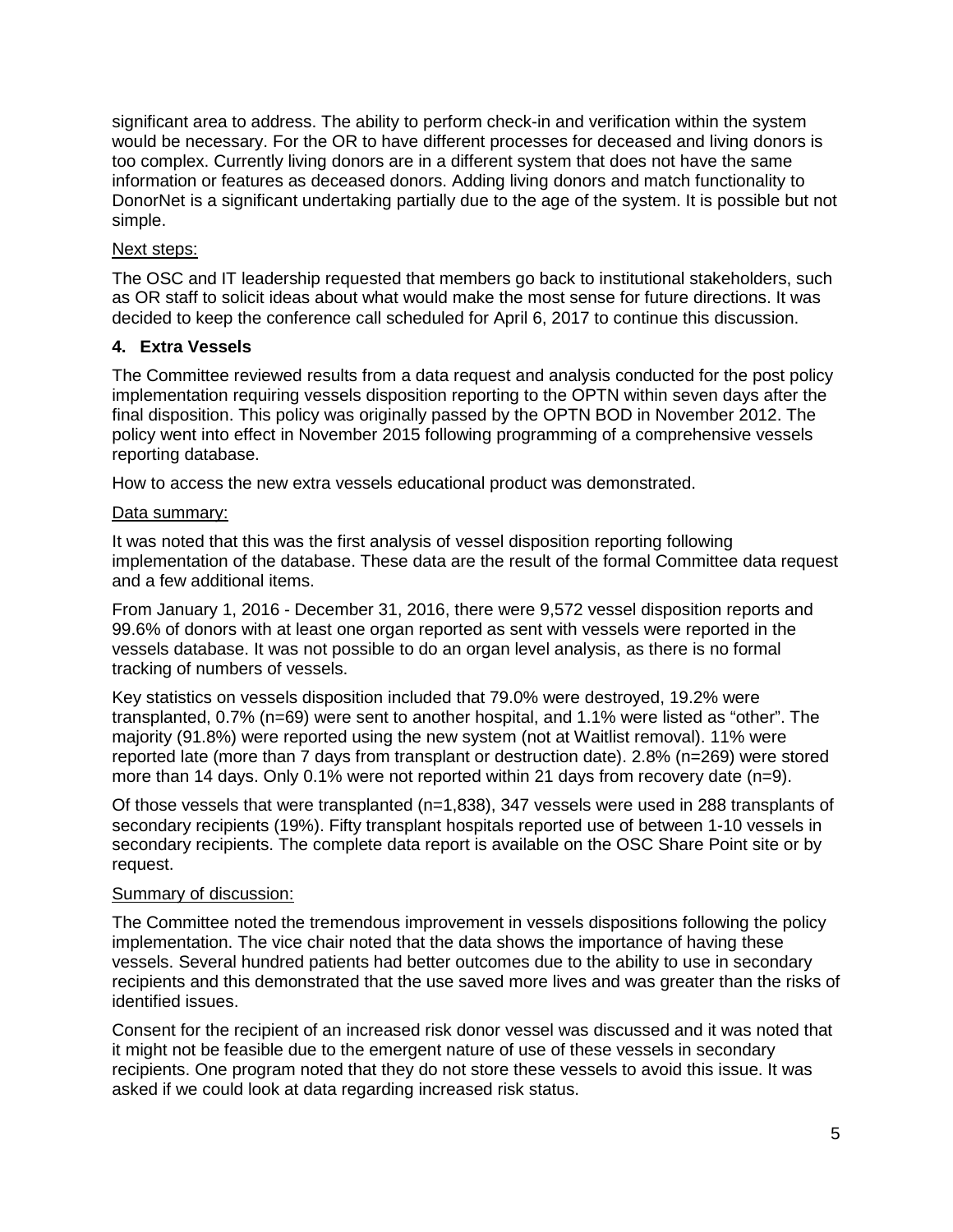## Next steps:

The Committee formally requested that U.S. PHS Increased Risk Status be added to the data analysis. The Committee questioned whether this analysis could include reporting that identifies potential storage of vessels prohibited by policy (e.g. HCV positive vessels).

## **5. TransNet**

The Committee received an update on TransNet OPO usage as well as an update on the status of beta transplant hospital participation. The Committee discussed potential modifications to TransNet programming and the extra vessels label to update both items to reflect multiple needs and changes to infectious disease screening. The Committee also discussed recommended next steps for TransNet development.

## Data summary:

The most recent OPO usage data was reviewed. In February 2017, there were 546 TransNet cases created and 520 cases where TransNet was used to ship at least one organ. This equates to 71% of all recovered donors that had a case started and 68% of all recovered donors that had at least one case completed using TransNet.

## Summary of discussion:

It was requested that we would start looking at all 58 OPOs versus training cohorts after the June 1, 2017 implementation. It was mentioned that UNOS plans to launch a portal where members can monitor their own usage. TransNet staff reported that all OPOs had been trained by the end of February. Eighteen transplant hospital facilities are performing check in/match. Staff are monitoring OPOs with no or little usage and have reached out to make sure they have usage plans.

It was noted that the UNOS Executive team will also be monitoring TransNet usage. It was noted by IT staff that available data being used for monitoring would be shared with the Committee as well.

The Committee discussed recommendations from the TransNet workgroup to align the vessels label and TransNet programming for the vessels label with the DonorNet infectious diseases screen. The first two are different from DonorNet. The work group discussed these issues at their last call and came up with recommendations for several items:

- Regrouping the order of tests on the polyplastic vessels label to be grouped by HIV, HBV, and HCV testing at the top. This will allow for quicker identification of vessels that cannot be stored.
- To change some of the test names included on the label and add HIV Ab/Ag, EBNA, and Toxo IgG as test rows. Tests not required by policy such as HTLV would be removed from the label as a standard. They would be possible to be populated in one of the three "other" options that could become part of an automatic drop down selection.
- Modify DonorNet to add three "Other" fields" with common test name dropdowns (e.g. HTLV, Strongyloides, West Nile Virus). This would be a drop down versus a free text. By programming this in DonorNet, it will allow results to be exported directly into TransNet versus requiring them to be typed into the TransNet application as is done right now.
- The test results would be modified to match each other. The confusing choice of N/A would be removed from the vessels label. Indeterminate and pending would be added to the vessels label (It would have five versus four columns). The unknown option in DonorNet should be eliminated. It was criticized as an ambiguous option. It was used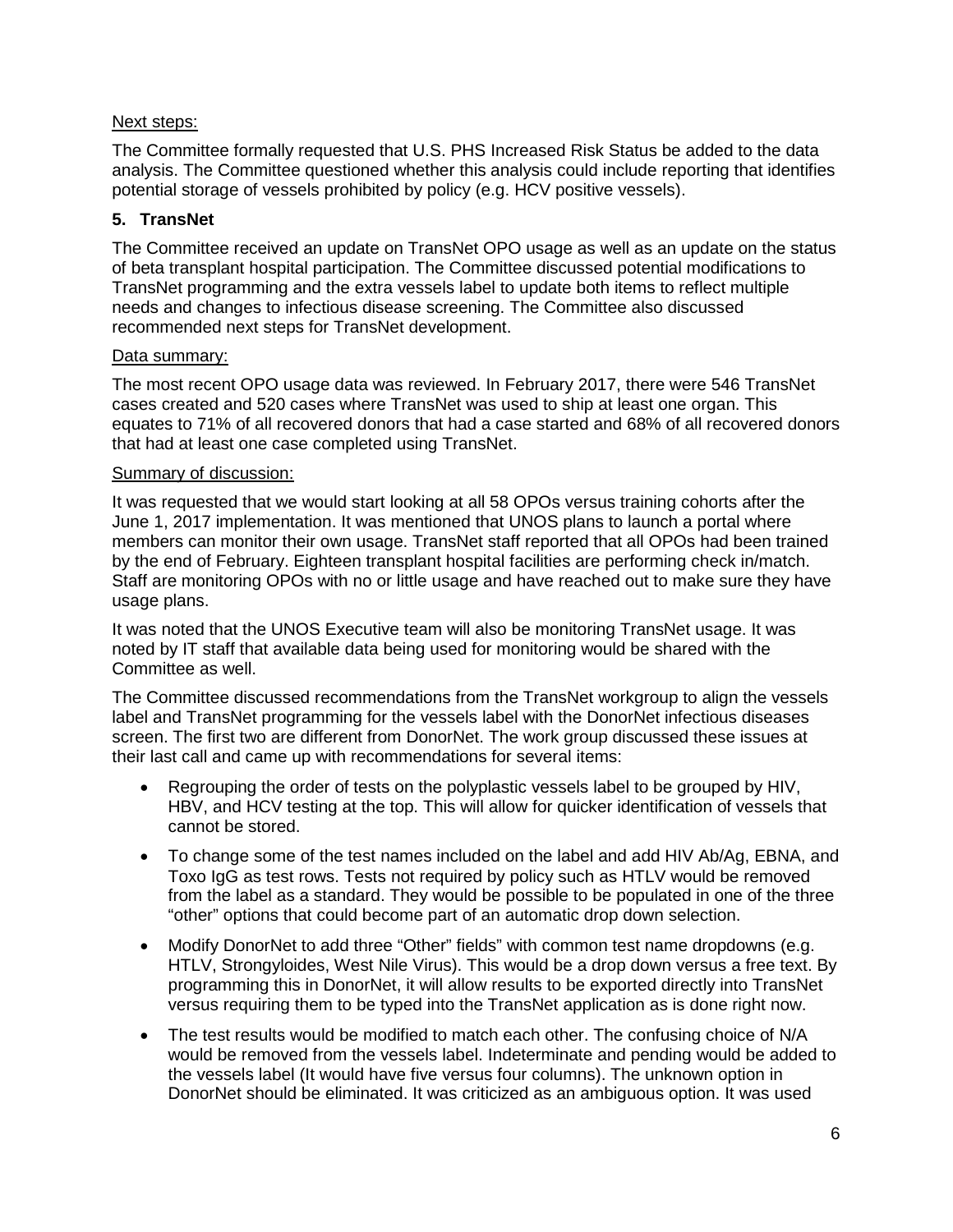only 10 times in 2016 and five were for HTLV cases. It is an artifact that is now outdated and should be retired from being a DonorNet option.

• The Committee requested some type of option on the label to help avoid storage of prohibited vessels. Several options were discussed but this was one the item where a final decision was not made since TransNet programming might also be the preferred solution.

The Committee supported all of the recommendations. It was noted vessels label modifications and TransNet programming would need to be completed concurrently and released at the same time. This programming will occur after VCA TransNet programming approximately in the first quarter of 2018. The Committee will review and finalize recommendations at a future meeting.

The Committee discussed possibly having a smaller transplant hospital TransNet project that might provide a foot in the door related to vessels. A TransNet scan could be programmed to call up the most recent infectious disease results from DonorNet and that could help with verification prior to implant. After the OR, the vessels label could be scanned to record disposition (e.g. storage). If a vessel with an infectious disease result showing that the vessel cannot be stored a warning would pop up. The benefits here would be real-time infectious disease information, real-time vessel data entry exported from TransNet to TIEDI, ease of training, and minimal equipment required as the scan could be done with a phone.

It was noted how all facilities struggle with vessels management. All of this would be a real time scan with real time information. There could be enhanced monitoring and transparency with this functionality. The equipment needed would be access to the web site using any web compatible device (e.g. tablet, phone). The user would need a scanning app (Download Apple or free android) or the organization could purchase a two-dimension bar code scanner. This can be hooked up to a computer via a USB port. It could be a selling point to help transplant hospitals be compliant with vessels policies. One member commented that saying a system is required is what causes movement at this institution.

It was noted that whatever functionality is built that the EMR interface is an issue and a need consistently raised by the Transplant Administrators Committee (TAC). Using different systems is also a concern as discussed earlier. It might be easier to allow the scan to occur using the EMR system and this could increase buy in.

The challenges though of EMRs were revisited. One member explained that they still do the ABO verification on paper but that is the only function still on paper. The goal though is to make it work through the OR and not to use paper anymore. One member has had conversations with EPIC. It seems that they have plans to work on verification in the OR module but not until 2018.

Issues with the packaging and labeling of living donors were discussed. There are so many variations in how this is done and UNOS needs help from the Committee to move forward to get the Road Map for TransNet. In TAC discussions, TransNet always falls back into conversation. They want a complete product including living donors.

It was also noted that once any mandatory policies are approved that a long lead-time of several years (3-4) should be given as hospital budget, security, and IT systems must be involved and moving through the bureaucracy can take a long time. It was reiterated that not having a complete package and having the two processes for living and deceased donor is torture for training and ability to comply.

Some hospital systems do not want another window and do not want to train people on more things. The Committee grappled with what is the most practical approach. IT has asked that these discussions continue to help give them direction.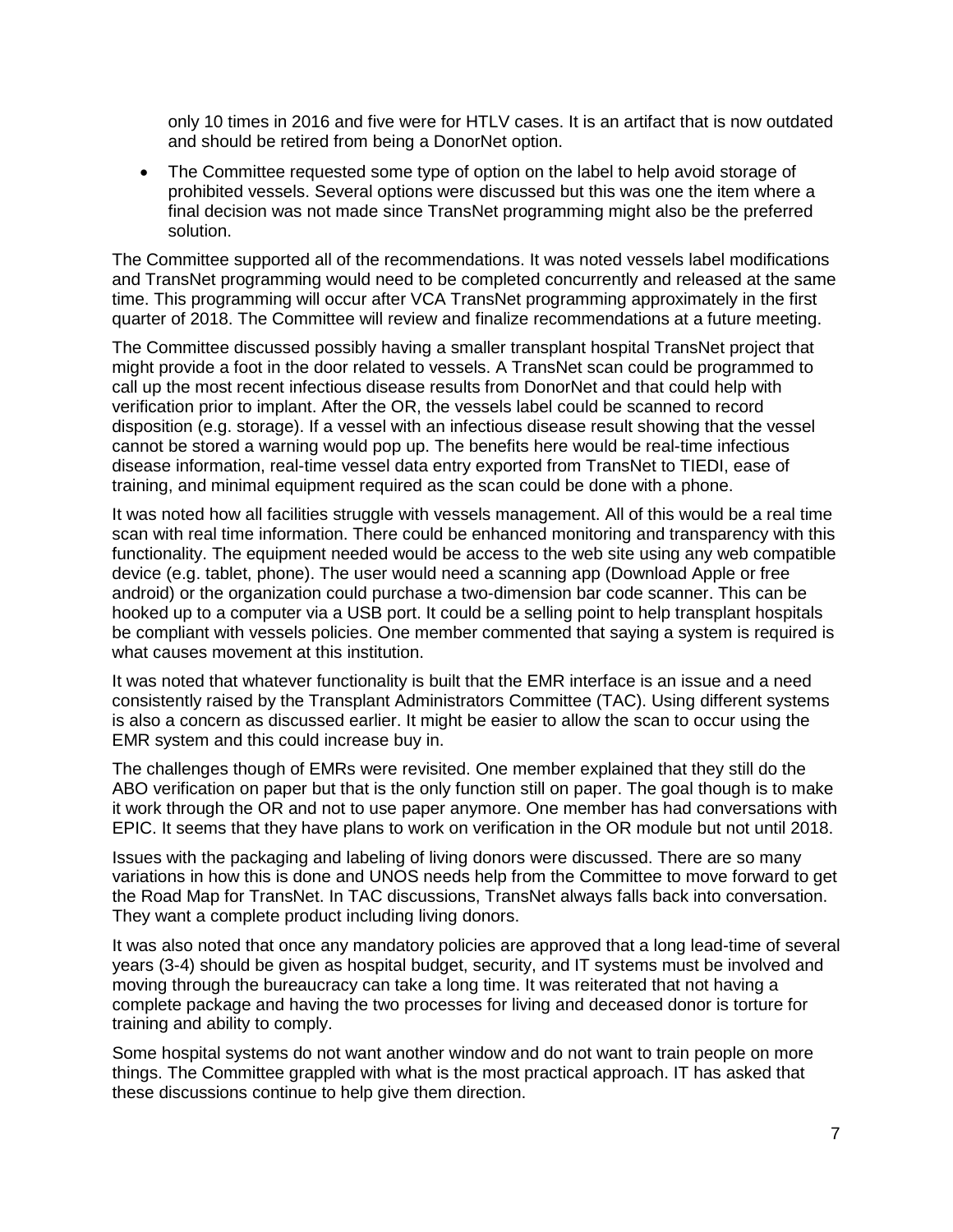Many noted that if the solution provides a process that is close to guaranteeing compliance with ABO that is a big selling point. One member asked if a voice option (like Alexa) could be developed. No one would have to leave the bedside and there would not be a safety concern.

## Next steps:

The Committee will continue to monitor OPO TransNet usage. The Committee will continue with plans to modify TransNet and the vessels label as discussed. The Committee will continue discussions on the best way to move towards broad and eventually mandatory transplant hospital TransNet usage. The discussions over the most efficient and path of least resistance will continue.

# **6. Patient Safety Data Review**

UNOS staff presented data related to patient safety reports and investigations. The OSC reviews patient safety situations (including both adverse events and near misses) submitted to the OPTN Improving Patient Safety (IPS) portal and other pathways every six months. This is done to help the committee identify safety gaps, address high frequency and/or high impact events, and identify if specific events are becoming more frequent or associated with loss of organs.

## Data summary:

Data from all of 2016 were analyzed and presented. The categorizations of events are done by UNOS patient safety staff following the conclusion of a safety report investigation. Post-case review provides robust and comprehensive classifications and outcome determination. Cases were categorized into one or more high-level, as well as possibly one or more subcategories. Since the last analysis there has been the addition of 'Non-issue/Reported in error' field in primary event categorization. More information was examined for cases that had organ nonrecovery, organ discard, and/or added cold ischemic time (CIT).

There were 333 cases reported in 2016. Of these, 156 (46.8%) were through the online Improving Patient Safety (IPS) portal IPS; 120 (36%) were through the UNOS Research Department; and 57 (17.1%) were from "other" pathways. "Other" pathways included emails, phone calls, patient complaints and other UNOS departments.

Labs were the subject of 16 events (4.8%). OPOs were the subject of 120 events (36%). Transplant Centers were the subject of 197 events (59.2%). The top three high level categories were transplant process/procedure ( $n = 97$ ); data entry ( $n = 38$ ); and communication ( $n = 35$ ). Ninety-four of the transplant procedure/process cases were subcategorized as 'other'. These included 49 (52.1%) cases involving prohibited vessel storage and 41 (43.6%) cases involving vessel sharing. A closer look at the data entry errors showed that the most common were HLA and SSN data errors. Under communication, the most common findings were change in test results not reported (n=8), inaccurate/insufficient donor or (organ/extra vessels) information (n= 7), and increased risk (or high risk) status of donor not communicated (n =6). Most test results not reported involved results received post-transplant.

For the outcomes analysis, 32 cases were categorized as a non-issue/reported in error and excluded, thus leaving 301 cases for this part of the analysis. There were 21 instances resulting in organ non-recovery, 20 instances resulting in organ(s) discard, and 17 instances resulting in delay/added CIT. Fifty five cases had a single outcome out of these three. There were two cases that resulted in the delay and discard of at least one organ and one case resulted in the non-recovery and discard of at least one organ.

Among the 21 non-recoveries, there were 19 living donor (LD) adverse events and all were aborted recoveries. Among the 20 organ discards, eight were recovery procedure/process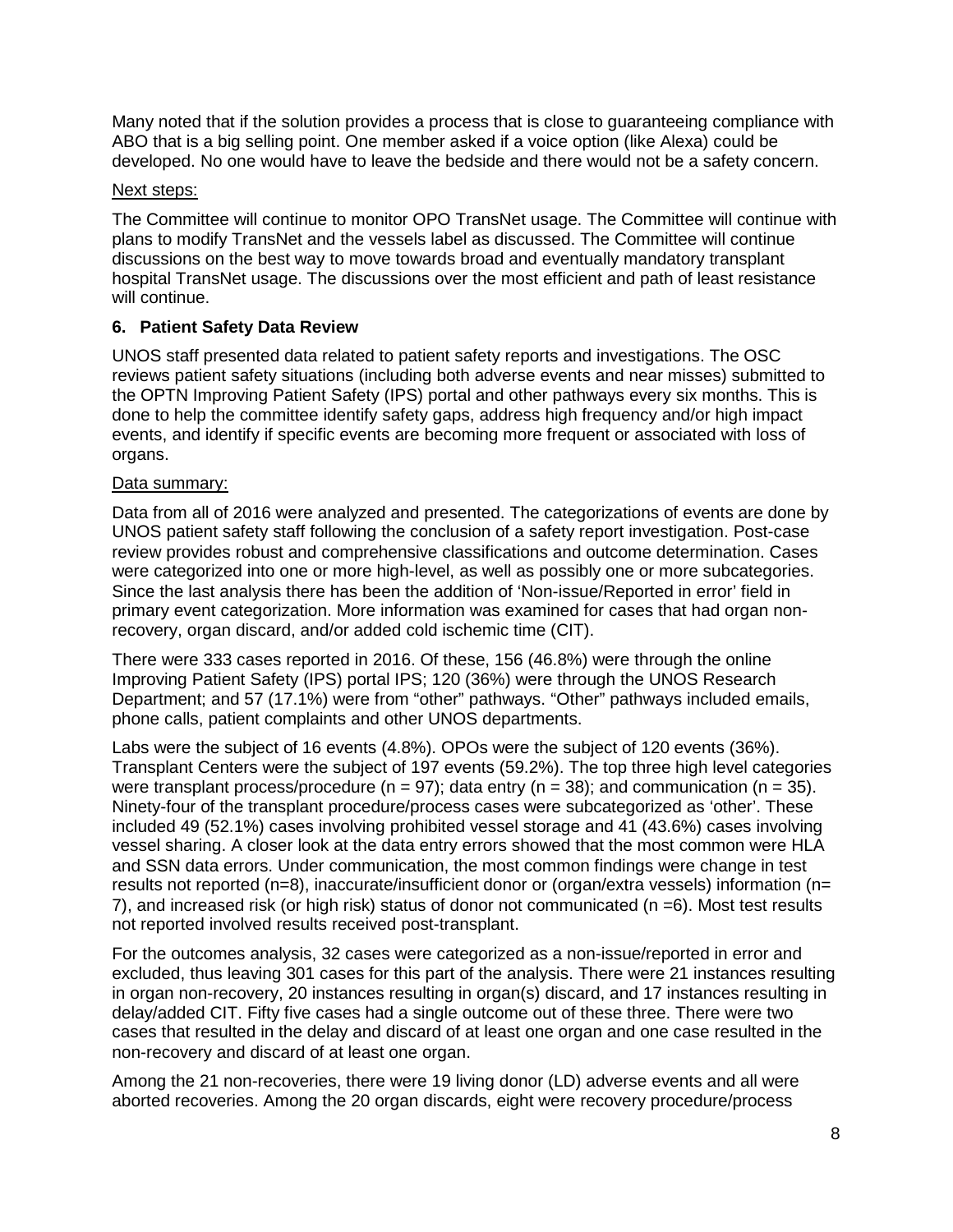events and five of the eight were subcategorized as an injury to organ or vessels. Of the 17 delays/added CIT cases, there were six related to packaging/shipping and five related to transportation.

For 2017, several additions to the database and report are planned. These are to include a selfreported event field to track over time, the reporting member type, and additional information on living donor aborted procedures (donor vs. recipient related).

An update was given on the Healthcare Performance Improvement (HPI) work to introduce harm classifications was given. UNOS staff were trained on-site by a consultant in December 2016. The HPI method uses a systematic process to identify a deviation from standard practice and if that deviation reached the patient then a level of harm associated is applied. The patient safety team is using a standard set of rules and has applied harm classifications to 167 cases from January-June 2016. This method involves analyzing OPTN patient safety events from individual patient level perspectives.

Data on the six patient safety series products developed and released since June 2015 were reviewed. The data included date released, number of views/registrations, date of last view, assessment gaps, and general comments. A summary of these data are below.

| Title                                 | Date     | Views -<br><b>Registrations</b> | Last<br>View | <b>Assessment Gaps</b>                                                                     |
|---------------------------------------|----------|---------------------------------|--------------|--------------------------------------------------------------------------------------------|
| <b>Proactively Avert Errors</b>       | 6/3/15   | 684                             | 3/19/17      | Risks in the transfer of patient care                                                      |
| Organ Discards                        | 10/29/15 | 499                             | 3/23/17      | Communication between the OPO and<br>Recovery Surgeon                                      |
| <b>Hemodilution Errors</b>            | 1/28/16  | 325                             | 3/19/17      | Need to assess samples for<br>hemodilution, practices to help avoid<br>hemodilution errors |
| ABO Verification in the<br>0R         | 5/4/16   | 2596                            | 3/23/17      | Confirming donor and recipient<br>compatibility or incompatibility                         |
| <b>Allocation Deviations</b>          | 8/23/16  | 254                             | 3/22/17      | Sources to confirm allocation deviation<br>decisions                                       |
| Extra Vessels Handling<br>and Storage | 2/28/17  | 77                              | 3/24/17      | Extra vessels that cannot be stored,<br>setting third party expectations                   |

#### Summary of discussion:

One item raising concern and question was the 19 LD aborted procedure adverse events. It was noted that more information is needed. For example were these cases where something happened to a recipient or something that could have been known ahead about the donor. It was noted that there are plans to further analyze these cases and that both staff and other Committees are looking at this finding as well.

The Committee requested a list about all research reports being generated. It was asked if we were able to determine if events identified by research reports should have been reported by the member. It was explained that this is a voluntary system so that question would be difficult to answer. It was noted that if a report was received by both channels that a mechanism exists to identify duplicates. Duplicates are linked and counted as one case.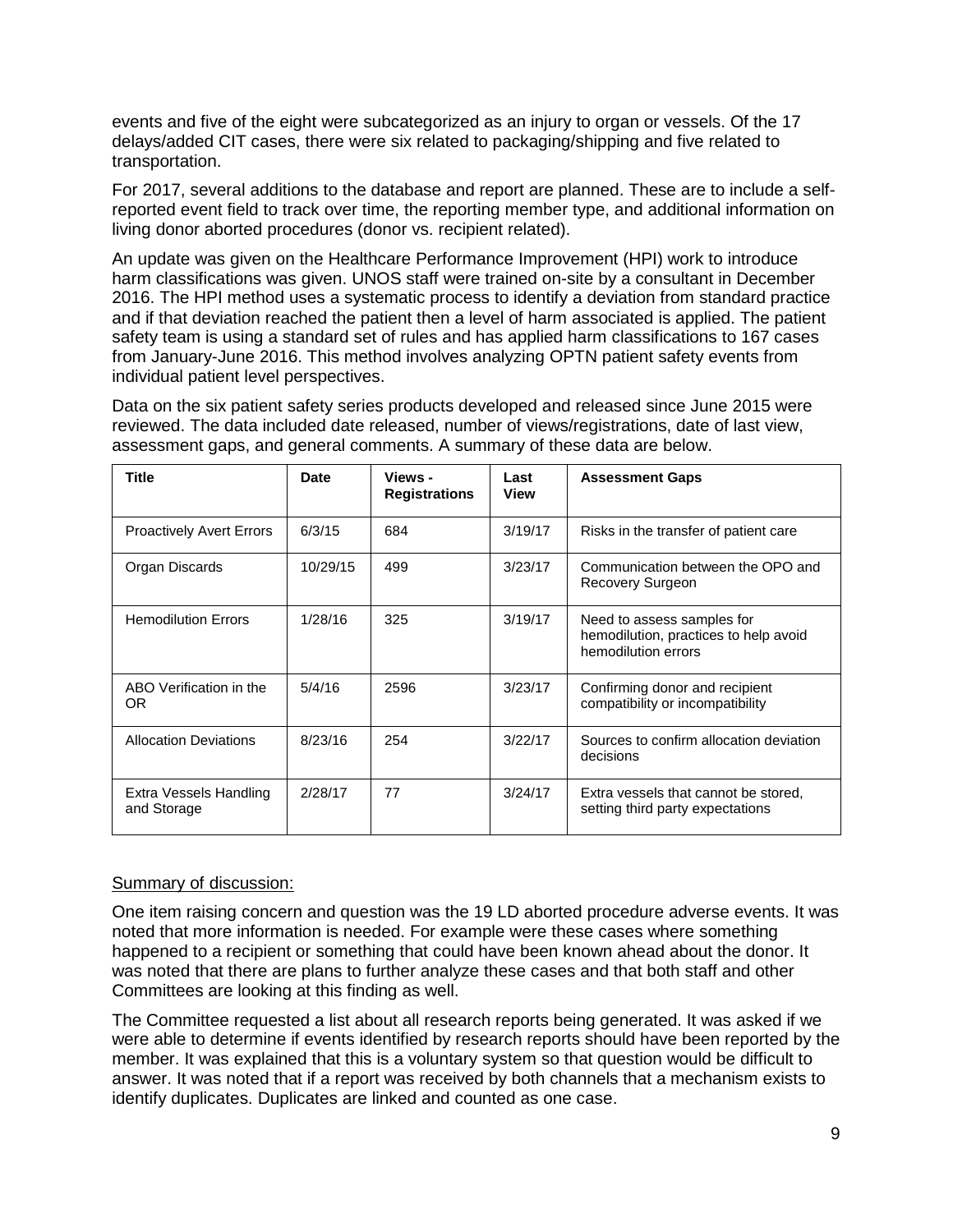Most of the cases identified through research are vessels cases. One member commented on the value of getting to back-end data. He stated that if we use it in a way to improve outcomes without being punitive it could improve processes. In absence of data, no one knows what is going on and they might be afraid to report. The whole process can affirm and help understand patterns for things that are self-reports, site survey findings, It was clarified that items coming from research are purely from programmed data reports and that site survey findings end up in the "other" category.

One member did ask about getting more blinded investigation data from MPSC. While there is not an update to that question, it was noted that there is a culture shift at UNOS with an emphasis on operationalize practices differently to be fair, treat all the same, and be less punitive.

The success of the patient series was noted as an effective collaboration between the PSAG and UNOS staff. The brainstorming processes have gone very well. It was noted that in the last production on extra vessels that summary (de-identified) data from root cause analysis and correction action plans were used to help guide the development to assist with prevention of prohibited vessels storage. It was noted that this effort also was requested by the community and is an example of how we give value back to membership. This effort is more in alignment with what the transplant community has requested: not more policy but assistance in how to comply with policy.

#### Next steps:

Patient safety data analysis will continue to be conducted and presented every six months to the Committee.

The PSAG will continue collaborating with UNOS staff to develop quarterly patient safety products including work on the current living donor infectious disease verification educational offering.

## **7. ABO Post Policy Implementation Evaluation**

The Committee received an update on the status of the ABO post policy implementation evaluation.

## Data summary:

Data on which indicators will be tracked and presented at the next in-person meeting were discussed. The post-implementation indicators originally proposed include:

- Number of patient safety situation reports regarding labeling, typing, reporting, and verification errors related to ABO
- Number of patient safety situation reports reflecting an unplanned ABO incompatible transplant
- Number of patient safety situation reports reflecting a transplant of the wrong organ into the wrong recipient (or near misses)
- Number of candidates transplanted not appearing on match run (NOMR cases)
- Number of corrections made after initial entry of candidate and donor blood types
- Number of persons completing ABO proficiency training

The education resources accessed for ABO will be used as a proxy for training.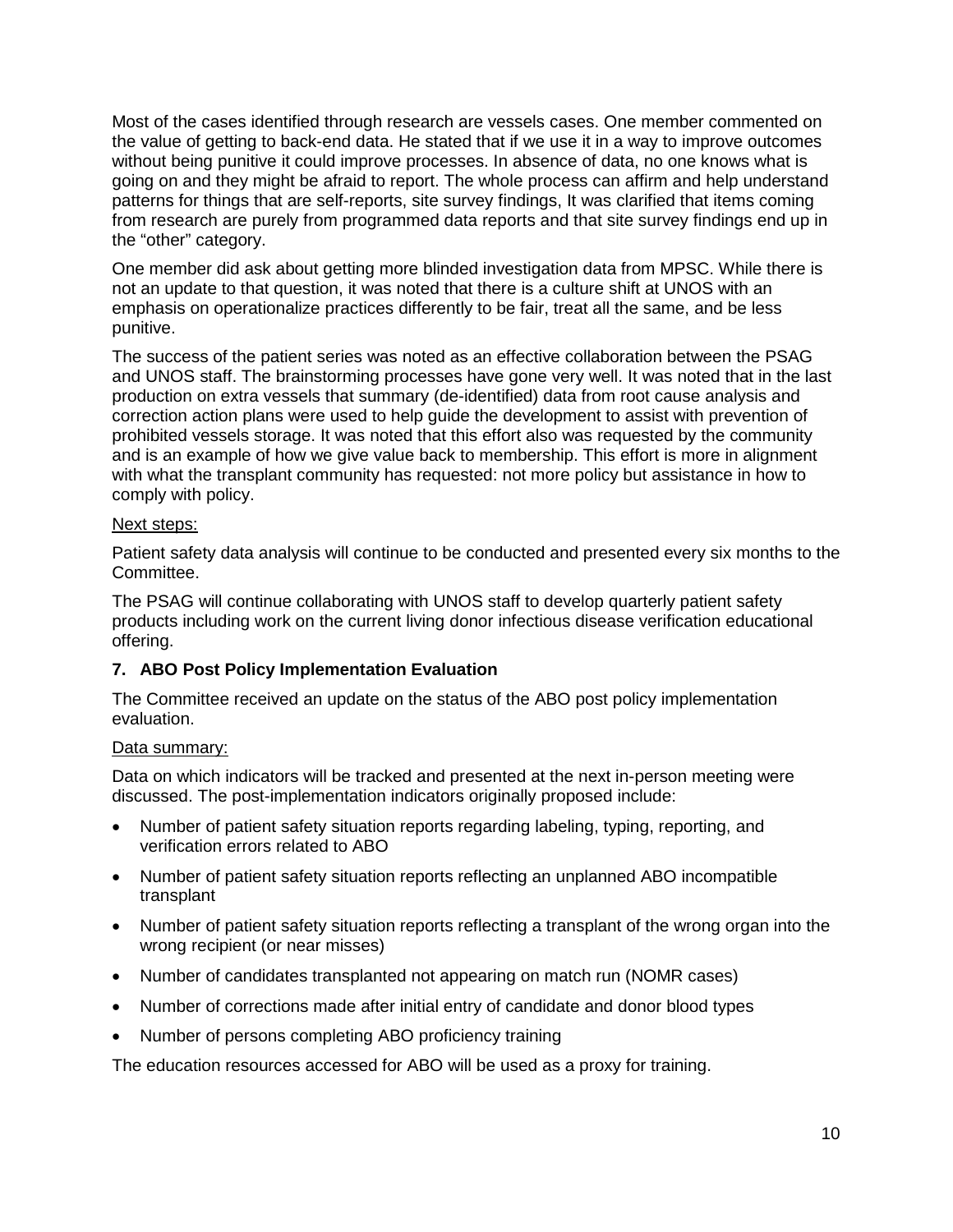## Summary of discussion:

OSC members requested that survey data related to ABO policies be incorporated into the implementation evaluation. It was noted that volunteers are also working on this topic for a TQI abstract.

Members were alerted that recent questions related to ABO were in their meeting packet. None appears to rise to the level of needing evaluation for action beyond the request for building the living donor organ verification link (OVL). External review and finalizing of requirements will be done next. The project has not been put on a road map yet. IT also received a request to build a link to download the URL for the deceased donor OVL report. Members noted that there are multiple ways to do this already. A FAQ on how to do this for Macs and PCs would be a more efficient use of resources.

The chair raised the need to update an existing guidance document on subtyping. Several needs exist. These include updating vocabulary used in the document to be consistent with recent policy changes, reviewing the information for currency, updating an old kidney policy section, including relevant FAQs/other resources recently developed, and adopting a plain language approach. The subtyping module recently developed in UNOS Connect directs members to this guidance on the OPTN website. The need to have some assistance from professionals with knowledge in this subject area was noted. The Committee has worked with the American Association of Blood Banks and Christopher Bryan, a subject matter expert in the past. Updating the guidance would require POC approval and public comment as guidance document.

# Next steps:

Committee volunteers will work with UNOS staff to submit a TQI abstract. The Committee requests that site survey findings related to ABO be added to the post-policy implementation evaluation. Feedback will be shared with IT that developing instructions on downloading URLs and OVL reports would be better than programming a button for the URL to download. A project form to update guidance on subtyping will be developed for submittal and POC consideration.

# **8. OPTN Board Membership**

The Committee received a presentation about the process for OPTN/UNOS Board of Directors (BOD) recruitment and election.

# Summary of discussion:

The Committee received a presentation about the process for OPTN/UNOS Board of Directors (BOD) recruitment and election. More efforts are being made to assess the needs and effectiveness of this group. Recruitment and call for nominees are starting earlier. In addition, there is now a preference to have nominees that have previously served on an OPTN/UNOS Committee, as they will be more informed of process and issues.

Some of the overall BOD membership guidelines were shared. There are 42 members of the Board of Directors and the composition is largely influenced by the federal statutes and regulations. The Final Rule and the OPTN Bylaws establish that approximately 50% of the Board must be surgeons or physicians. Among this category, there are certain specialties that are mentioned as well, such as the need for at least one pediatric specialist. The Board attempts to have diversity in the organ specific expertise in this category.

Under the Final Rule, at least 25 percent of our Board must be transplant candidates, recipients, organ donors, or their family members, and certain groups must be represented. These groups include OPOs, transplant coordinators, and histocompatibility professionals. Each of the 11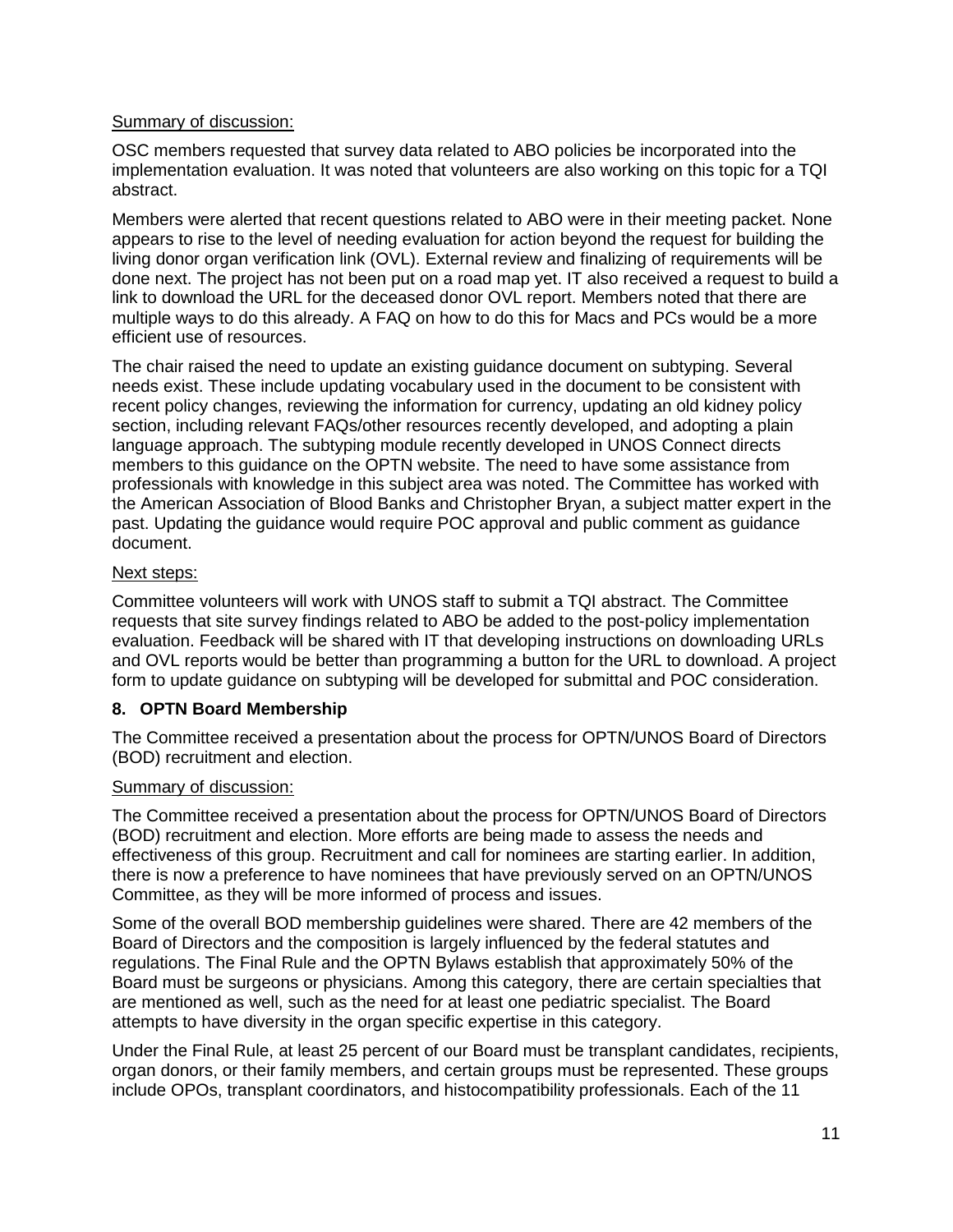OPTN regions elects a councilor to serve on the Board. Members are elected to one, two, or three-year terms. The President and Vice-President serve a one-year term. All other members serve a two-year term, except for at-large patient and donor reps who serve a three-year term.

Recently adopted job descriptions for the Board Vice President/President-Elect as well as atlarge members were shared. The Vice President/President-Elect must have had prior service on the BOD and either the Membership and Professional Standards Committee (MPSC) or POC. Expectations, such as attending meetings including one regional meeting per cycle, are being shared for all who might be considering service. An annual needs assessment is completed in July to help develop a fall slate that can fulfill identified gaps. Some of the needs identified for this year include those with corporate, non-profit governance, finance, and strategic planning experience. The OPTN will develop a new three-year strategic plan in 2018. Goals are also to improve minority and gender representation as well as improve representation from different professional perspectives (e.g. transplant administrators).

Open positions coming up for 2018-2019 will include officers as well as donor and patient affairs representatives with a need for more recipients; at-large MDs practicing medicine, general atlarge, and transplant administrators. The call for nominations through Committees starts this month and will expand to the greater community in April. Nominees will be assessed through August and a slate developed that is approved later in the year. The election is held in February/March 2018 with a start date of July 1, 2018.

## Next steps:

Committee leadership will put forth a suggested nominee.

# **9. Policy Oversight Committee (POC) Update**

The Committee received a presentation on the latest POC update.

## Summary of discussion:

The purpose and process of the Policy Oversight Committee (POC) was presented.

The current project dashboard showing alignment with the OPTN Strategic Plan goals was reviewed. It was noted that there is space for new projects in OPTN Strategic Goals 3, 4, and 5. The project portfolio is now at 40% for increasing transplant. Goals 4 (Safety) and 5 (Efficiency) had been over allocated, but now have room. The most recent approved projects were shown. Committee members were shown how to access the project dashboard through the OSC Share Point site. Committee members did not have any questions.

## Next steps:

The OSC will consider the current project portfolio as they start working on potential new projects.

# **10. Systems Optimization Project**

The Committee received an update on the Systems Optimization project led by the OPO Committee. OSC does have a representative on this work group.

## Summary of discussion:

This project will involve a policy proposal being developed for fall public comment. The proposed policy would:

• Reduce the current time limits for responding to electronic organ offers from 1 hr/1 hr to 30 min/30 min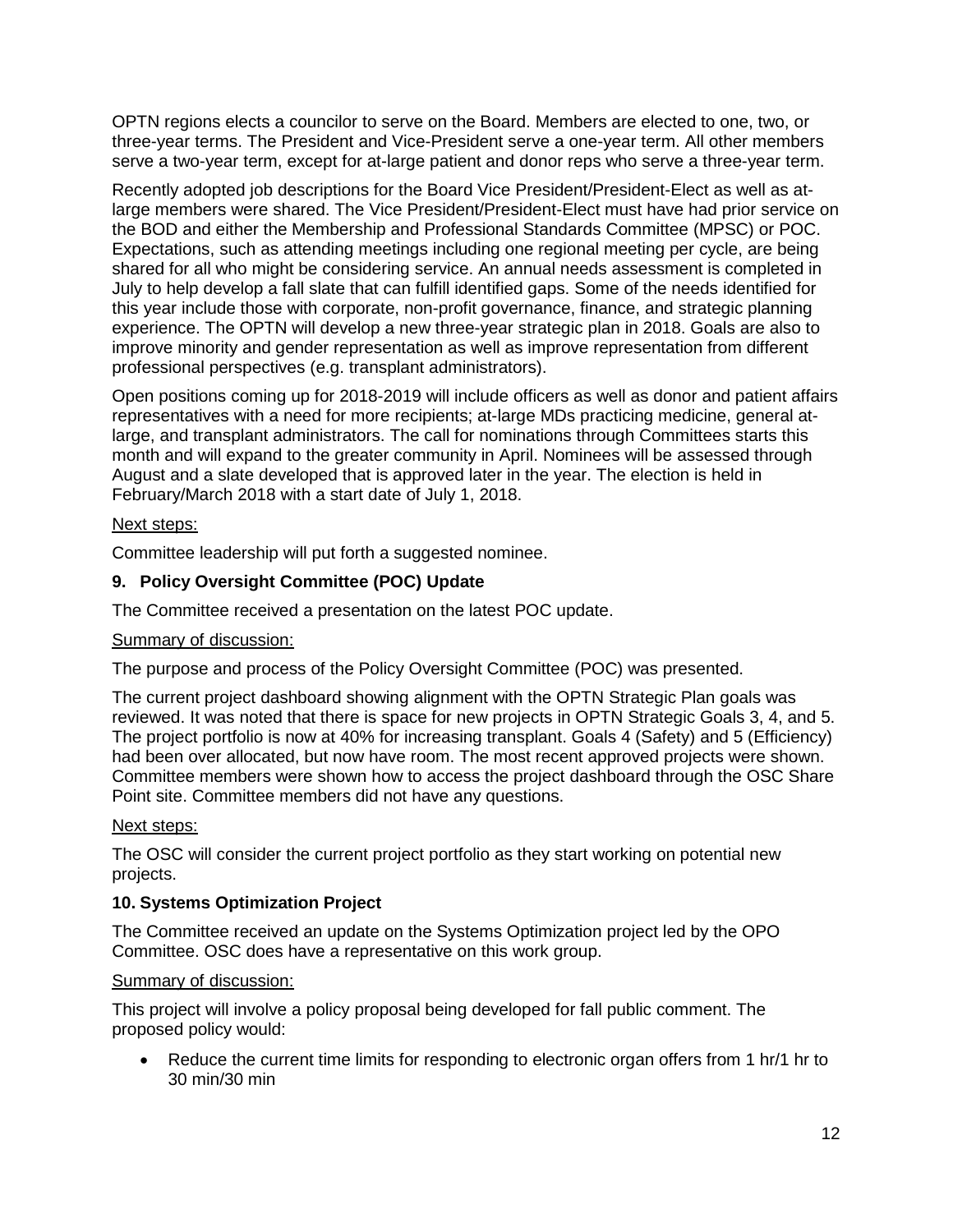- Add additional time limit of 1 hour to make a final decision once all required information has been provided
- Limit the number of offers that can be accepted for one candidate
- Require OPOs to manage match run acceptances in real time
- Revise or create definitions

In addition, DonorNet enhancements to provide automated notifications are being developed using the Customer Advocacy pathway. The group will also evaluate transplant center acceptance criteria and acceptance practices.

OSC members provided the following additional feedback:

Concerns were expressed when the clock for final acceptance would start because it could be that repeat testing (current echocardiogram for pediatric organ consideration) might be needed before the final decision. Transplant programs do not want to turn down and organ because there will not be time to get the information to inform a final decision.

The criticality of updating DonorNet mobile was stressed if time limits go down to 30 minutes since using the phone to evaluate offers will be a necessity. There may not be enough time to find a computer and login to evaluate offers within the proposed times.

It was noted that transplant hospitals often do not see when an acceptance (green check box) has been entered on the match run. Members commented that practices vary by OPO and that transplant hospitals cannot see the final acceptance until the OPO enters the data. It was brought up that part of the proposal would require the OPOs to manage the match in real time, which would help address that concern.

The change from a vertical to a horizontal system was noted. The importance of having valid primary backups was noted. One program shared that they actually admit primary back-ups so they are ready to go should the offer come to them. The proposed ideas should help improve efficiencies. The need to evaluate transplant center acceptance criteria and practices was also noted as an important step to reduce inefficiencies in the current system.

## Next steps:

The Committee provided feedback to the OPO liaison. OSC will continue to monitor and participate in this project.

## **11. Transport Survey**

An update was provided on the status of the transportation survey under development.

#### Summary of discussion:

The survey group has continued to work on a draft transportation survey to do a preliminary assessment of the status and needs of the transplant community. The emphasis will be on ground transportation following a presentation last year by Dr. Marlon Levy who shared his ground accident experience. An internal team at UNOS is now reviewing the survey. Some but not all feedback has been received.

It was discussed that the survey will go out to a broad audience at this time. This is a preliminary effort to determine future direction. Targeting or identifying one person per organization would require significant effort and different positions might have different views. There is a place to identify an organization to help with multiple response from one place.

The Committee noted the great variability in teams and practices depend on the organ and specific recovery team. There are also many differences in contracts, vendors, and thresholds for safety and insurance. Previous efforts focused on flight transportation. The Committee noted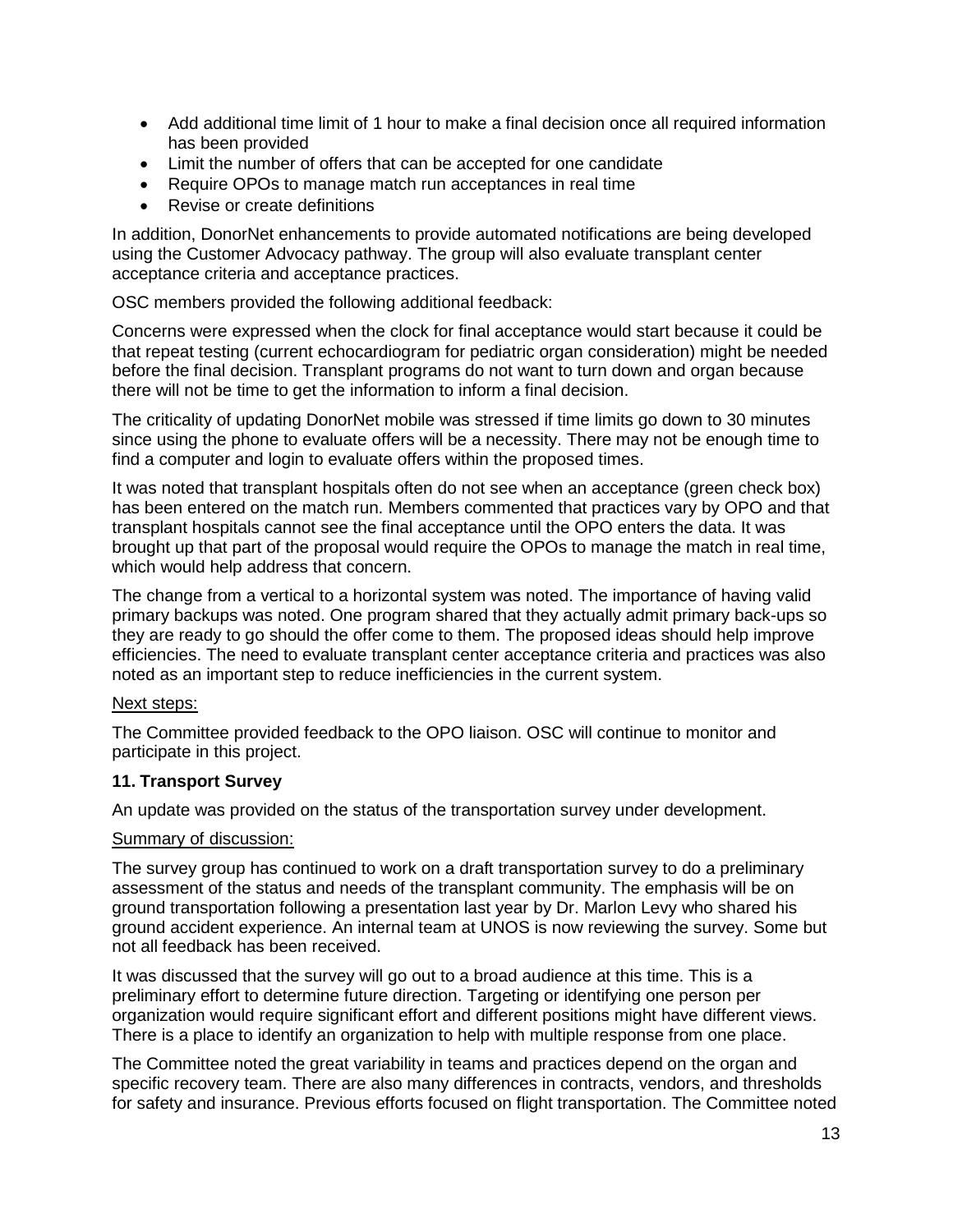that ground transport is where we are most vulnerable and it is not captured in data. We do hope to get a temperature check, find out about community practices, and gather some preliminary data, as we are likely to see more need in the future.

The group discussed how to disseminate the survey. They do plan to use TransplantPro. It was decided not to use list serves, as those seem to be too open.

#### Next steps:

Once remaining survey reviewer feedback is received, members working on survey development and will make edits as needed. A final draft will be circulated to the Committee.

#### **12. New Project Ideas**

The Committee reviewed ongoing and potential new project ideas.

#### Summary of discussion:

With the changes in Committee activity, members were asked to think about next steps. We are an operations committee. Good systems incorporate safety in their design. Members were challenged to think about possible future directions. They were challenged to go back to their own institution and start asking questions about what are things that you think we could do differently and better.

One emerging issue that was discussed was emergency preparedness. It was noted that new CMS regulations go into effect in November and some organizations may be scrambling at the last minute. Members talked about their own drills or real experiences. The most challenging issue was related to lack of internet or cellular services. Members were urged to think through how an alternative process might work. While organizations might have plans, there is a need to evaluate how they would work for transplant. Geography and types of disasters depending on location was another pertinent consideration mentioned. Building a toolbox with resources was suggested. It was also suggested to amend the membership database so that credentialed personnel can be accessed. This functionality could also facilitate sharing and reciprocal privileges that might be needed in emergencies to avoid patient disadvantaging.

#### Next steps:

Ideas will continue to be evaluated and possibly submitted for formal POC project approval or through the Customer Advocacy pathway. Ongoing efforts include the transportation survey and, depending on the findings, a project might be pursued. The Committee will continue with the patient safety education series (this is an education effort not requiring a POC approved project). Other potential projects being developed include TransNet/DonorNet OR functionality, vessels label and TransNet modifications, and revising the subtyping guidance. The other potential idea was to consider some type of assistance for emergency preparedness. Members were asked to come up with at least one idea from their organization for how the OPTN could do something differently or better than is currently in place.

## **13. Other Significant Items**

Committee members who would be completing their service on June 30, 2017 were thanked and recognized. These members include Dr. Michael Green, Theresa Daly, Nicole Johnson, Betty Crandall, James Anderson, Diane Bickford, Peyton Gresham, Luke Preczewski, and Michael Seely. Michael Seely was specially recognized for serving over twenty years on OPTN Committees as well as the BOD.